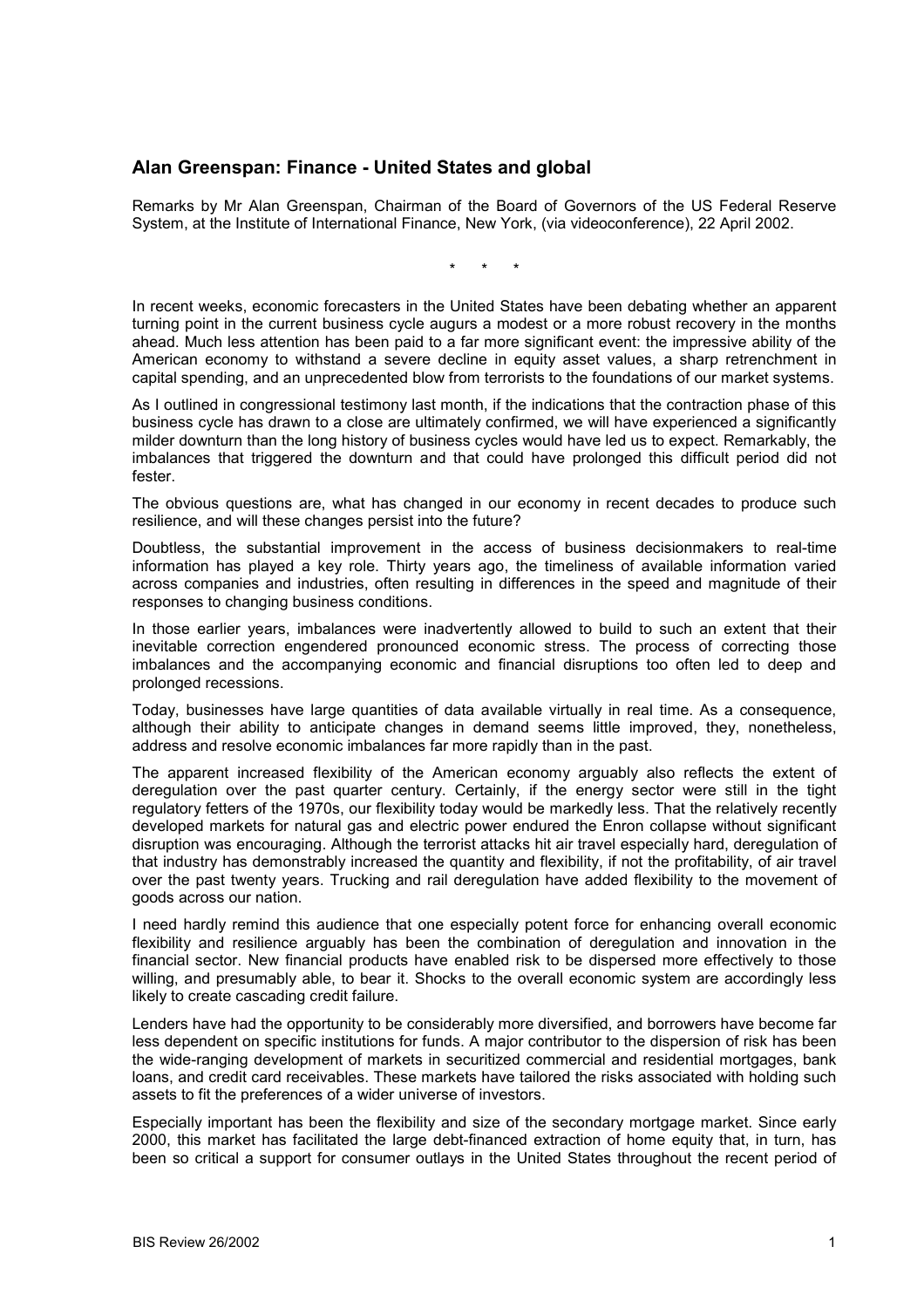cyclical stress. Undoubtably, this market's flexibility has been enhanced by the extensive use of interest rate swaps and options to hedge maturity mismatches and prepayment risk.

Financial derivatives, more generally, have grown at a phenomenal pace over the past fifteen years. Conceptual advances in pricing options and other complex financial products, along with improvements in computer and telecommunications technologies, have significantly lowered the costs and expanded the opportunities for hedging risks not readily deflected in earlier decades. The performance of these increasingly complex financial instruments, especially over the past couple of stressful years, has been noteworthy. These financial products have contributed importantly to the development of a far more flexible and efficient financial system--both domestically and internationally- -than we had just twenty or thirty years ago.

Greater resilience has been evident in many segments of the financial markets. One prominent example is the telecom sector. Worldwide borrowing by telecom firms amounted to more than a trillion dollars during the years 1998 to 2001. The financing of the massive expansion of fiber-optic networks and heavy investments in 3G mobile phone licenses by European firms strained debt markets.

At the time, the financing of these investments, to a large extent, was seen as prudent because the telecom borrowers had very high market valuation that could facilitate, if needed, a stock issuance take-out of bank and other debt. In the event, of course, prices of telecom stocks collapsed, and many firms went bankrupt. In decades past, this situation would have been a recipe for severe financial distress. However, a significant amount of exposure to telecom debt had been laid off through credit risk mitigation instruments, such as credit default swaps, collateralized debt obligations, and credit-linked notes. This appears to have reduced telecom loan concentrations and the stress on banks and other financial institutions.

In addition, such instruments, more generally, appear to have effectively spread losses from recent defaults by Enron, Global Crossing, Railtrack, and Swissair in recent months. In particular, the still relatively small, but rapidly growing, credit derivatives market has to date functioned well, with payouts proceeding smoothly for the most part. Obviously, this market is still too new to have been tested in a widespread credit down-cycle. But so far, so good.

The markets for more traditional derivatives, such as interest rate swaps and foreign exchange forwards and swaps, grew rapidly over the past several years. According to the latest tabulation of the Bank for International Settlements, the aggregate worldwide notional value of the over-the-counter derivatives market grew to an awesome \$100 trillion by the end of June 2001, though it has apparently slowed somewhat since then. Gross credit exposure was at that time estimated at \$1 trillion, after taking account of legally enforceable netting agreements. Potential credit losses on these instruments were further mitigated through the growing use of collateral agreements. Such agreements provided substantial protection to Enron's counterparties, for example.

Beyond the major advances in asset securitization and the expanded development of derivative instruments, we have witnessed a large number of unheralded advances in finance facilitated by our enhanced computer and telecommunications capabilities. In recent years, for example, the switch to electronic trading for interbank spot foreign exchange transactions has markedly reduced the trading volumes required to maintain an effective market. Various types of electronic communication and trading systems have been developed for OTC derivatives. To be sure, OTC derivatives dealers have been slow to take advantage of these systems, but sooner or later market forces are likely to compel them to do so.

\* \* \*

In summary, because of increased access to real-time information and, more arguably, extensive deregulation and innovation in financial and product markets, economic imbalances are more likely to be readily contained. As a consequence, cyclical episodes overall should be less severe than they otherwise would be.

If this is indeed the situation--and it must be considered speculative until more evidence is gathered- the implied reduction in economic volatility, other things being equal, would lower risk and equity premiums. Other things, however, may not be wholly equal. The very technologies that appear to be the main cause of our apparent increased flexibility and resilience may also be imparting different forms of vulnerability that could intensify or be intensified by a business cycle.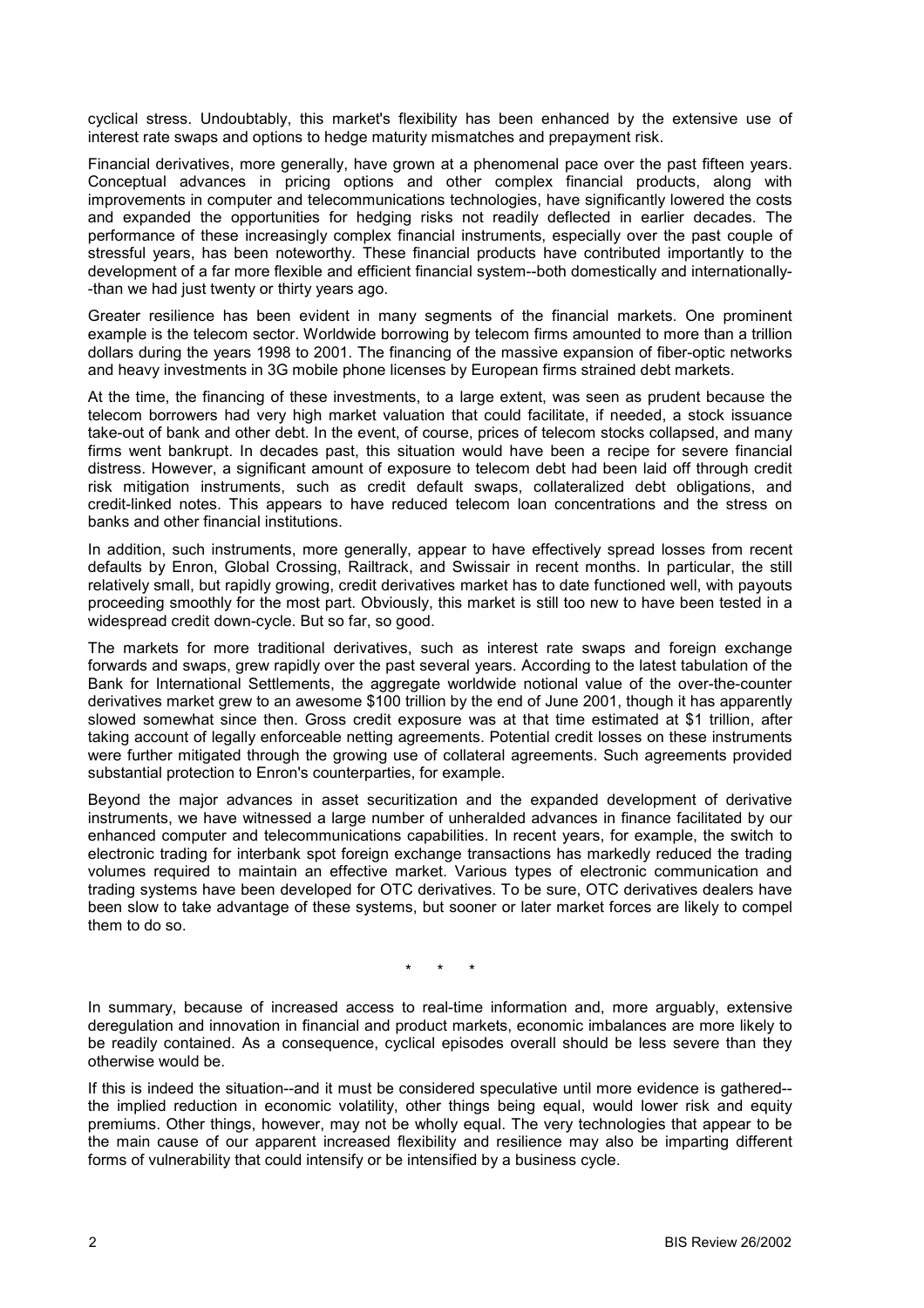From one perspective, the ever-increasing proportion of our GDP that represents conceptual, as distinct from physical, value added may actually have lessened cyclical volatility. In particular, the fact that concepts cannot be held as inventories means a greater share of GDP is not subject to a type of dynamic that amplifies cyclical swings.

But an economy in which concepts form an important share of valuation has its own vulnerabilities. As the recent events surrounding Enron have highlighted, a firm is inherently fragile if its value added emanates more from conceptual than from physical assets. A physical asset, whether an office building or an automotive assembly plant, has the capability of producing goods even if the reputation of its managers falls under a cloud. The rapidity of Enron's decline is an effective illustration of the vulnerability of a firm whose market value rests largely on capitalized reputation. The physical assets of such a firm compose a small proportion of its asset base. Trust and reputation can vanish overnight. A factory in such a context cannot.

The implications of such a loss of confidence for the macroeconomy depend importantly on how freely the conceptual capital of the fading firm can be replaced by a competitor or a new entrant into the industry. Even if entry is relatively free, macroeconomic risks can emerge if problems at one firm tend to make investors and counterparties uncertain about other firms that they see as potentially similarly situated. The difficulty of valuing firms that deal primarily with concepts and the growing size and importance of these firms may make our economy more susceptible to this type of contagion.

Another, more conventional determinant of stability will be the economy's degree of leverage--the extent to which debt rather than equity is financing the level of capital. The proper degree of leverage in a firm, or in an economy as a whole, is an inherently elusive figure that almost certainly changes from time to time. Clearly, firms find some leverage advantageous in enhancing returns on equity, and thus moderate leverage undoubtedly boosts the capital stock and the level of output. A sophisticated financial system, with its substantial array of instruments to unbundle risks, will tend toward a higher degree of leverage at any given level of perceived underlying economic risk. But the greater the degree of leverage in an economy, the greater its vulnerability to unexpected shortfalls in demand and to other miscalculations.

Although the fears regarding business leverage have been confined mostly to specific sectors in recent years, concerns over potential systemic problems resulting from the vast expansion of derivatives have reemerged with the difficulties of Enron. To be sure, firms like Enron, and Long-Term Capital Management before it, were major players in the derivatives markets. But their problems were readily traceable to an old-fashioned excess of debt, however acquired, as well as to opaque accounting of that leverage and lax counterparty scrutiny. Swaps and other derivatives have been remarkably free of default throughout their short history, including over the past eighteen months.

Of course, latent problems may exist in any market that expands as rapidly as these markets have. Regulators and supervisors are particularly sensitive to this possibility. Derivatives have provided greater flexibility to our financial system. But their very complexity could leave counterparties vulnerable to significant risk that they do not currently recognize, and hence these instruments potentially expose the overall system if mistakes are large.

In that regard, concerns have been raised about potential counterparty risks in the large interest rate hedging efforts of government-sponsored enterprises (GSEs) in support of their secondary mortgage market operations. Presumably, counterparties can manage this risk effectively through the use of credit limits, netting, and collateral agreements. The broader risks for financial markets and the economy result from the perception of government support for these corporations and the resulting implicit subsidization of GSEs. Subsidies, by intent, distort the normal balance of markets. In this case, the perception of government support may induce the counterparties of GSEs to apply less vigorously some of the risk controls that they apply to manage their over-the-counter derivatives exposures. More generally, we need to be careful not to allow subsidies to unduly disturb an efficient financial structure that has so clearly contributed to increased economic stability.

Dramatic changes in our financial structure have required governments to ensure that their regulatory regimes are appropriate to the current configuration of markets and institutions. In the judgment of the Federal Reserve, the Commodity Futures Modernization Act of 2000 struck the right balance in regulating derivatives in the United States, as did Gramm-Leach-Bliley in finance generally.

Our international banking and financial system is regulated primarily by counterparties whose due diligence is fundamental to the containment of risk, including systemic risk. Government regulators can exercise only broad oversight. We at the Federal Reserve, for example, can never bring to bear the